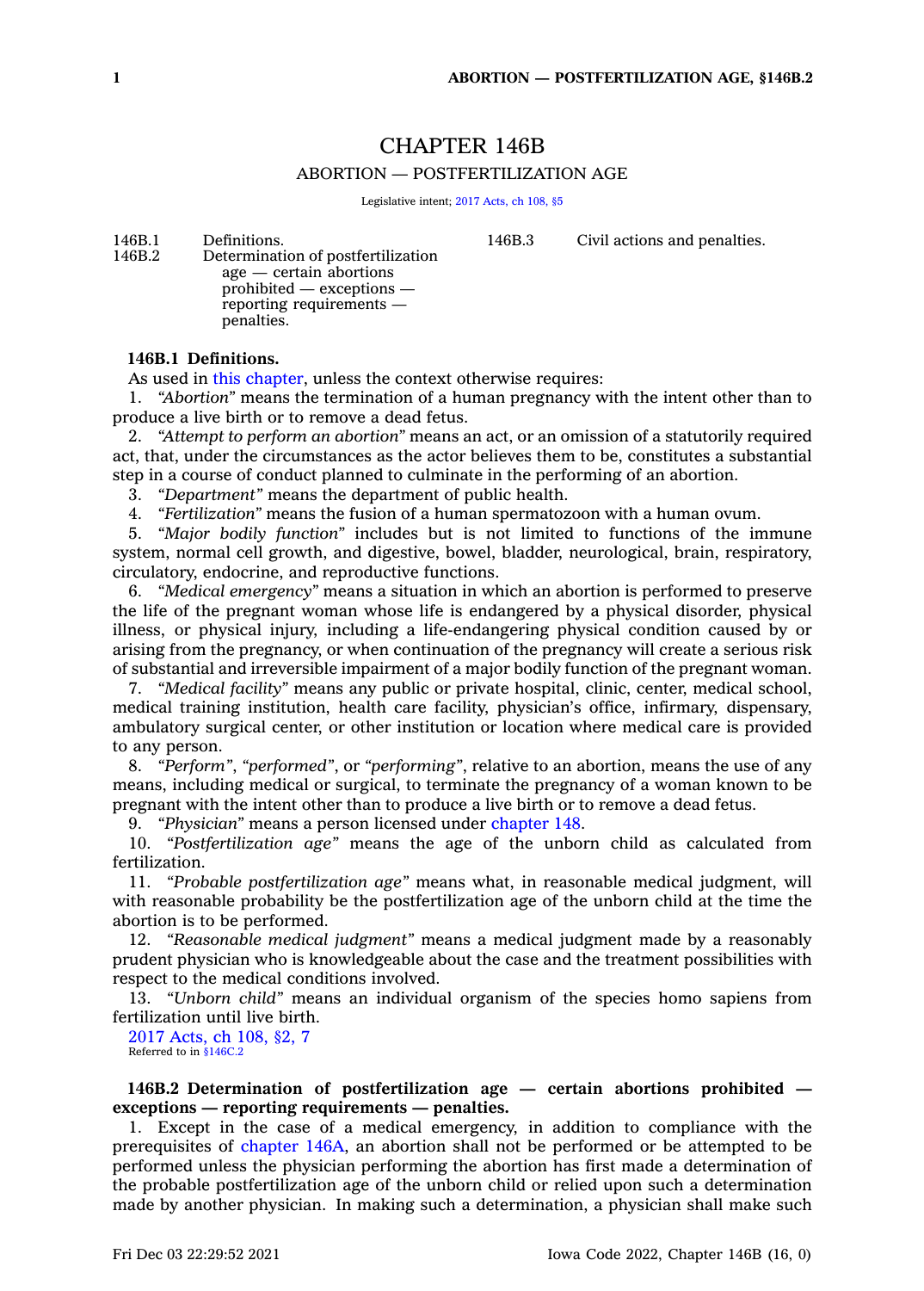inquiries of the pregnant woman and perform or cause to be performed such medical examinations and tests the physician considers necessary in making <sup>a</sup> reasonable medical judgment to accurately determine the postfertilization age of the unborn child.

2. *a.* A physician shall not perform or attempt to perform an abortion upon <sup>a</sup> pregnant woman when it has been determined, by the physician performing the abortion or by another physician upon whose determination that physician relies, that the probable postfertilization age of the unborn child is twenty or more weeks unless, in the physician's reasonable medical judgment, any of the following applies:

(1) The pregnant woman has <sup>a</sup> condition which the physician deems <sup>a</sup> medical emergency.

(2) The abortion is necessary to preserve the life of an unborn child.

*b.* If an abortion is performed under this [subsection](https://www.legis.iowa.gov/docs/code/146B.2.pdf), the physician shall terminate the human pregnancy in the manner which, in the physician's reasonable medical judgment, provides the best opportunity for an unborn child to survive, unless, in the physician's reasonable medical judgment, termination of the human pregnancy in that manner would pose <sup>a</sup> greater risk than any other available method of the death of the pregnant woman or of the substantial and irreversible physical impairment of <sup>a</sup> major bodily function. A greater risk shall not be deemed to exist if it is based on <sup>a</sup> claim or diagnosis that the pregnant woman will engage in conduct which would result in the pregnant woman's death or in substantial and irreversible physical impairment of <sup>a</sup> major bodily function.

3. A physician who performs or attempts to perform an abortion shall report to the department, on <sup>a</sup> schedule and in accordance with forms and rules adopted by the department, all of the following:

*a.* If <sup>a</sup> determination of probable postfertilization age of the unborn child was made, the probable postfertilization age determined and the method and basis of the determination.

*b.* If <sup>a</sup> determination of probable postfertilization age of the unborn child was not made, the basis of the determination that <sup>a</sup> medical emergency existed.

*c.* If the probable postfertilization age of the unborn child was determined to be twenty or more weeks, the basis of the determination of <sup>a</sup> medical emergency, or the basis of the determination that the abortion was necessary to preserve the life of an unborn child.

*d.* The method used for the abortion and, in the case of an abortion performed when the probable postfertilization age was determined to be twenty or more weeks, whether the method of abortion used was one that, in the physician's reasonable medical judgment, provided the best opportunity for an unborn child to survive or, if such <sup>a</sup> method was not used, the basis of the determination that termination of the human pregnancy in that manner would pose <sup>a</sup> greater risk than would any other available method of the death of the pregnant woman or of the substantial and irreversible physical impairment of <sup>a</sup> major bodily function.

4. *a.* By June 30, annually, the department shall issue <sup>a</sup> public report providing statistics for the previous calendar year, compiled from the reports for that year submitted in accordance with [subsection](https://www.legis.iowa.gov/docs/code/146B.2.pdf) 3. The department shall ensure that none of the information included in the public reports could reasonably lead to the identification of any woman upon whom an abortion was performed.

*b.* (1) A physician who fails to submit <sup>a</sup> report by the end of thirty days following the due date shall be subject to <sup>a</sup> late fee of five hundred dollars for each additional thirty-day period or portion of <sup>a</sup> thirty-day period the report is overdue.

(2) A physician required to report in accordance with [subsection](https://www.legis.iowa.gov/docs/code/146B.2.pdf) 3 who has not submitted <sup>a</sup> report or who has submitted only an incomplete report more than one year following the due date, may, in an action brought in the manner in which actions are brought to enforce [chapter](https://www.legis.iowa.gov/docs/code//148.pdf) 148, be directed by <sup>a</sup> court of competent jurisdiction to submit <sup>a</sup> complete report within <sup>a</sup> time period stated by court order or be subject to contempt of court.

(3) A physician who intentionally or recklessly falsifies <sup>a</sup> report required under [this](https://www.legis.iowa.gov/docs/code/146B.2.pdf) [section](https://www.legis.iowa.gov/docs/code/146B.2.pdf) is subject to <sup>a</sup> civil penalty of one hundred dollars.

5. Any medical facility in which <sup>a</sup> physician is authorized to perform an abortion shall implement written medical policies and procedures consistent with the requirements and prohibitions of this [chapter](https://www.legis.iowa.gov/docs/code//146B.pdf).